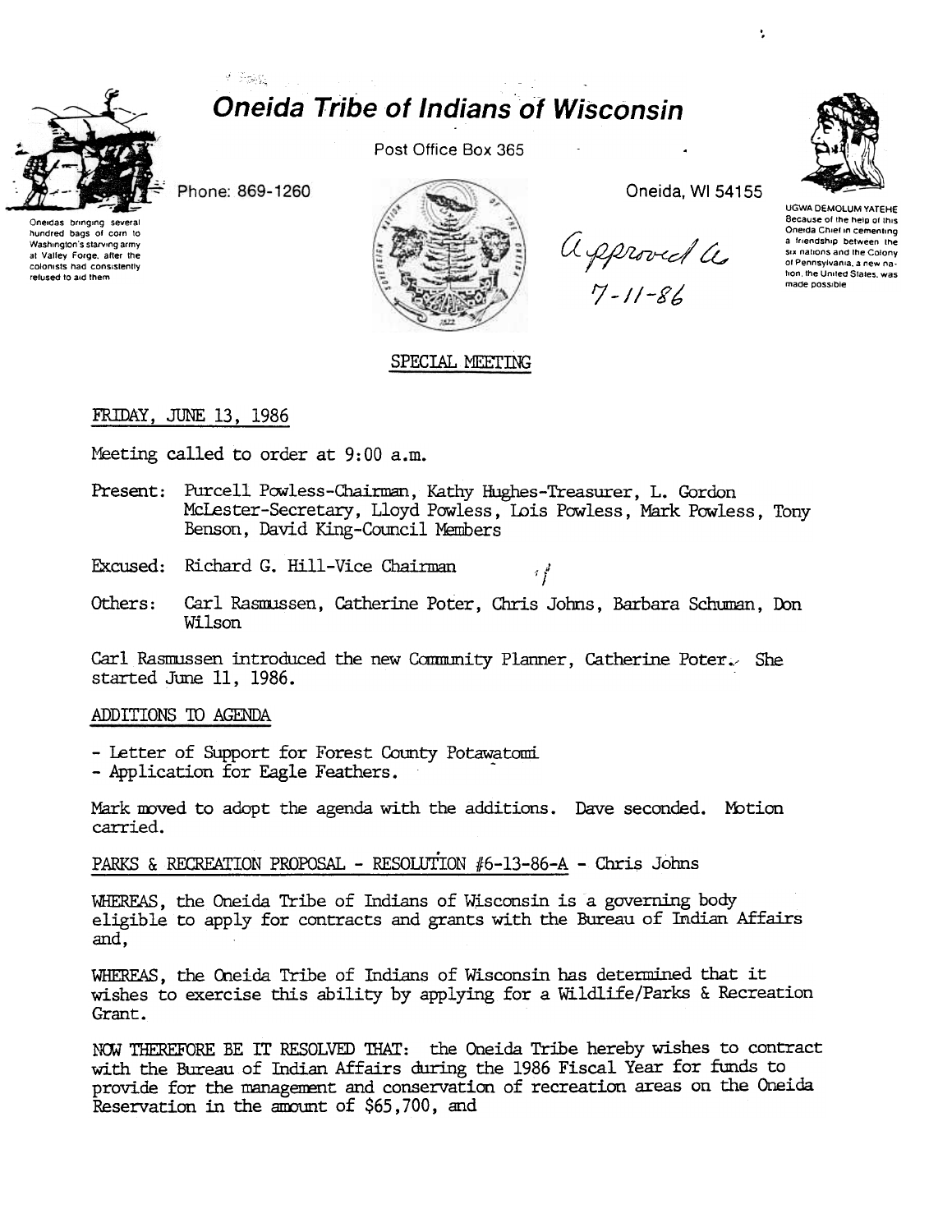ONE IDA TRIBE OF INDIANS OF WISCONSIN SPECIAL MEETING - JUNE 13, 1986 Page 2

#### RESOLUTION #6-13-86-A (Continued)

The Tribal Chairman is authorized to negotiate and execute the contract and any amendments thereto as necessary for the continuation of the contract and,

The authority's granted herein shall be effective until such a time as the Tribal governing body takes further action by resolution and,

The Tribal governing body reserves the right to review the contract and any amendment thereto before execution.

Tony moved to approve, Kathy seconded. Motion carried.

#### PERSONNEL - Barbara Schuman  $C8\%$

#### HIRING INFORMATION:

- Custodian/Housekeepers Grade 4, at Norbert Hill Center. (3) positions: Rose M. Hopkins; Calvin L. Cornelius, Richard G. King
- Personnel Clerk Assistant Grade 10: Dorene Perrote
- Small Press Operator Grade 14: Daniel M. Neuman
- Insurance Clerk at Health Center Grade 8: Brucelyn P. Cornelius
- Crisis/Respite Worker for Health Center Grade 15: Christina S. Danforth
- Communication Clerk Typist at Health Center Grade 6: Sandra J. Cornelius

#### TRANSFER INFORMATION:

Jeffrey Prevost was transferred from Oneida Public Safety & Security to Bingo. This transfer was in compliance with the Personnel Policies & Procedures.

#### REQUEST FOR PROCEDURAL EXCEPTION:

Roger A. Gruska as Housekeeper at the Arma John Nursing Home. The request is based on the Procedural Exception made for RNIP recipients by the Business Committee on October 21, 1983.

Tony moved to approve the request, Lois seconded. Motion carried.

#### UPWARD BOUND DINNER

Just a reminder that the dinner is on Monday night at the Methodist Church.

#### LAND COMMITTEE MINUTES OF JUNE 9, 1986

The Land Committee recommends the acceptance of the corrected 1. cancellation of Wayne & Cleo Cornelius<sup>7</sup> (1980) lease (Resolution  $#6 - 13 - 86 - B$ .

Dave moved to approved, Kathy seconded. Motion carried.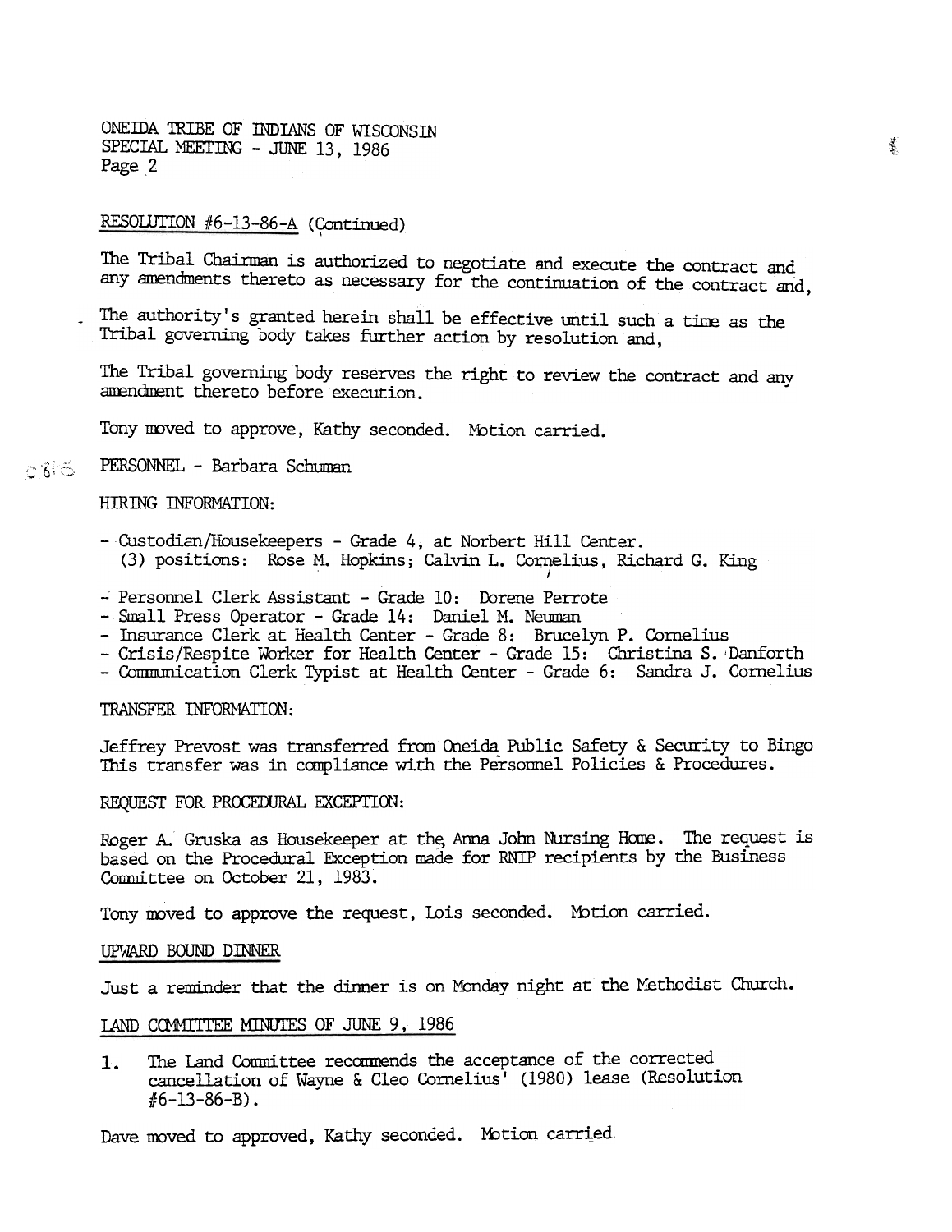ONEillA 1RIBE OF INDIANS OF WISCONSIN SPECIAL MEETING - JUNE 13, 1986 Page 3

#### LAND COMMITTEE RECOMMENDATIONS (Continued)

2. The Land Committee recommends the modification of John & Lois Powless' agriculture lease to add an additional 6.73 acres (5.0 acres tillable).

Tony moved to approve, Gordon seconded. Mark and Lois abstained. Motion carried.

3. The Land Committee recommends approval of a two (2) acre Residential lease of Sherri and Marlin Mousseau.

Dave moved to approve, Kathy seconded. Motion carried.

4. The Land Committee recommends renting 18 acres of agriculture land to John  $\&$  Lois Powless (former Pete Danforth property) for one year.

Lloyd moved to approve, Dave seconded. Mark and Lois abstained. Motion carried.

 $5.$ The Land Committee recommends the Tribe enter into an agreement with Elmer Vanden Bloomer in acceptance of the return of  $$500.00$  regarding his lease violation.

Vanden Bloomer was paying per acres. Kathy moved to approve, Gordon seconded. There was a question what Elmer i -'

Lois moved to table this item until Chris Doxtator was present. Lloyd seconded. Kathy opposed. Motion carried.

The Land Committee recommends that the former Van Schyndel property be put in trust.

7. Lloyd moved to approve the Land Office Report. Kathy seconded. Motion carried.

### SUPPORT LETTER FOR FOREST COUNTY POTAWATOMI PROPOSAL

Kathy moved to approve, Gordon seconded<br>Vanden Bloomer was paying per acres.<br>Lois moved to table this item until Chr:<br>seconded. Kathy opposed. Motion carric<br>6. The Land Committee recommends that<br>put in trust.<br>Kathy moved t Kathy moved to approve, Tony seconded. Motion carrie 7. Lloyd moved to approve the Land Office Report.<br>
carried.<br>
SUPPORT LETTER FOR FOREST COUNTY POTAWATOMI PROPOSAL<br>
The Oneida Tribe of Indians supports the proposal to<br> The Oneida Tribe of Indians supports the proposal to provide Developmental Disabilities and Fedal Alcohol Syndrome clinics and related services on Wisconsin Indian Reservations and land and communities. The absence of such direct services for our people has made it difficult to assure comprehensive services to affected individuals and families, and kept us from having accurate records/data as to such problems in our service areas. This inhibits our planning potential to improve health and educational services.